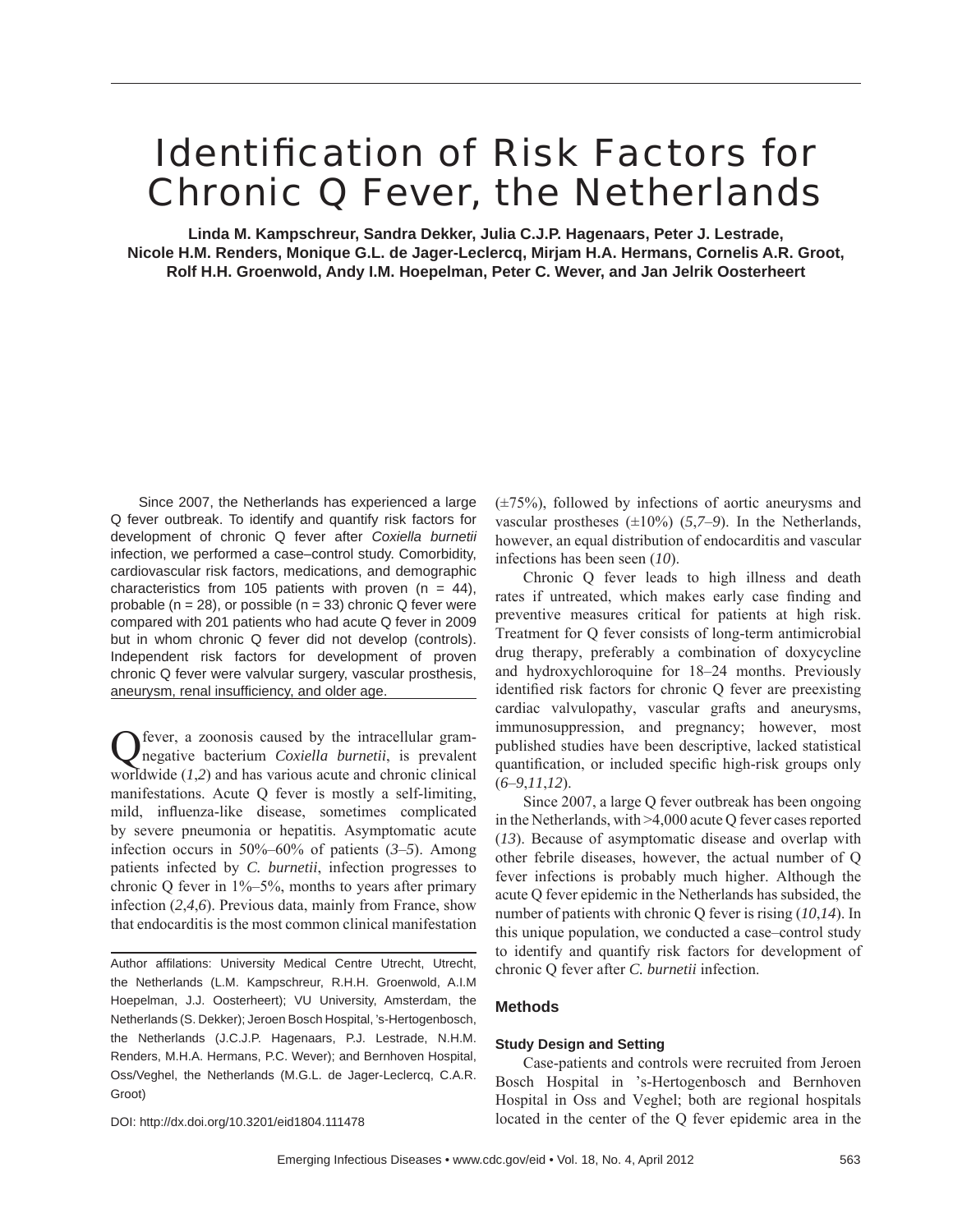Netherlands. The study design was approved by the Medical Research Ethics Committee of the University Medical Centre Utrecht.

#### **Patient Selection**

We used existing datasets and spontaneous notifications from the 2 hospitals to identify all chronic Q fever diagnoses among patients >18 years of age during January 1, 2007– May 1, 2011. In the past, diagnosis of chronic O fever has relied on results of serologic testing and PCR. Chronic Q fever is considered proven if *C. burnetii* is detected by PCR in blood or tissue in the absence of acute infection, but sensitivity of this technique is only  $\approx 50\%$  (15,16). Persisting high levels of IgG to phase I antigens (phase I IgG) and, to a lesser extent, phase II antigens (phase II IgG) are also indicative of chronic Q fever (*1*). The optimal immunofluorescence assay (IFA) cutoff value for phase I IgG titer is still matter of debate and is dependent on the test used but is probably within the range of 800–1,600 (*7*,*17*–*19*).

Recently, the Dutch Q Fever Consensus Group proposed a new diagnostic approach that combines PCR, serologic testing, and clinical data and categorizes cases into proven, probable, or possible chronic Q fever (*20*). Proven cases are those among patients with positive PCR results for *C. burnetii* in blood or tissue or a phase I IgG titer of >1,024 in combination with a vascular infection proven by positron emission tomography (PET), computed tomography (CT), magnetic resonance imaging (MRI), or endocardial involvement according to the major criteria of the modified Duke criteria on echocardiogram (21). Probable cases are those among patients with phase I IgG titers of >1,024 and known risk factors: nonmajor valvulopathy according to the modified Duke criteria (21), suspected nonvascular or noncardial localization of chronic O fever infection, or aspecific signs of chronic infection. Possible cases are those among patients with phase I IgG titers of >1,024 without other risk factors as listed for probable or proven chronic Q fever. In contrast to the other 2 subgroups, in general, possible chronic Q fever patients do not receive long-term antimicrobial drug treatment but instead enter a follow-up program; many demonstrate spontaneous decline in phase I IgG titers. We defined cases according to these definitions (20) (Table 1).

Controls were selected from an existing cohort of patients with acute Q fever, seen by general practitioners in 2009, who had positive PCR results for *C. burnetii* in serum samples. Controls were included if they were >18 years of age at the time of acute Q fever and if the serologic profile was not suggestive of chronic Q fever during >1 year of follow-up (i.e., decreasing antibody titers and phase I IgG titer <1,024). Patients with serologic follow-up of <1 year after the episode of acute Q fever

|                                   | Table 1. Classification of chronic Q fever according to Dutch Q |  |
|-----------------------------------|-----------------------------------------------------------------|--|
| Fever Consensus Group guidelines* |                                                                 |  |

| Classification     | Definition                                                                                                                                                                                                                                                                                                                                                                                                                                                                                                                                                                                                                                                                   |
|--------------------|------------------------------------------------------------------------------------------------------------------------------------------------------------------------------------------------------------------------------------------------------------------------------------------------------------------------------------------------------------------------------------------------------------------------------------------------------------------------------------------------------------------------------------------------------------------------------------------------------------------------------------------------------------------------------|
| Proven             | Any of the following:<br>Positive PCR for Coxiella burnetii in serum,<br>plasma, or tissue in the absence of acute Q<br>fever<br>IFA phase I titer $\geq$ 1,024 with definite<br>endocarditis according to the revised Duke<br>criteria (21)<br>• Indication of vascular infection on PET/CT,<br>CT, MRI, or ultrasound testing                                                                                                                                                                                                                                                                                                                                              |
| Probable           | IFA phase I IgG titer >1,024 and any of the<br>following clinical manifestations:<br>• Valvulopathy not meeting the criteria of<br>endocardial involvement of the major<br>modified Duke criteria (22)<br>Aneurysm, vascular prosthesis or prosthetic<br>valve without signs of infection on PET/CT,<br>CT, MRI, or ultrasound testing<br>• Signs of possible chronic Q fever infection of<br>noncardiac or vascular origin on PET/CT,<br>CT, or ultrasound testing<br>• Pregnancy<br>• Clinical symptoms of chronic infection (i.e.,<br>fever, night sweats, weight loss,<br>hepatosplenomegaly)<br>Histopathologic proven granulomatous<br>inflammation<br>Immune disorder |
| Possible           | IFA phase I IgG titer >1,024 without clinical                                                                                                                                                                                                                                                                                                                                                                                                                                                                                                                                                                                                                                |
|                    | manifestations as described above                                                                                                                                                                                                                                                                                                                                                                                                                                                                                                                                                                                                                                            |
| resonance imaging. | *Described in (20). IFA, immunofluorescence assay; PET, positron<br>emission tomography; CT, computed tomography; MRI, magnetic                                                                                                                                                                                                                                                                                                                                                                                                                                                                                                                                              |

were excluded from analysis. All case-patients except 1 and all controls lived in the same postal code area (5000– 5400) in the Netherlands.

#### **Microbiological Analyses**

Microbiological diagnostics for chronic Q fever case-patients consisted of IFA (Focus Diagnostics, Inc., Cypress, CA, USA) of serum samples and PCR for *C. burnetii* DNA in serum, plasma, and tissue samples. The diagnostic workup to evaluate *C. burnetii* infection in control patients with documented acute Q fever had been performed according to a diagnostic algorithm for acute Q fever introduced in May 2009. In brief, serum samples were screened with ELISA for IgM against *C. burnetii* phase II antigens (MII-screen; Institut Virion Serion GmbH, Würzburg, Germany). Depending on date of onset of disease and inpatient or outpatient setting, PCR for *C. burnetii* DNA was performed if the MII-screen result was negative  $(23-25)$ . In patients with confirmed acute O fever, serologic follow-up was performed at 3, 6, and 12 months, consisting of IFA for IgM and IgG against *C. burnetii* phase I and phase II antigens.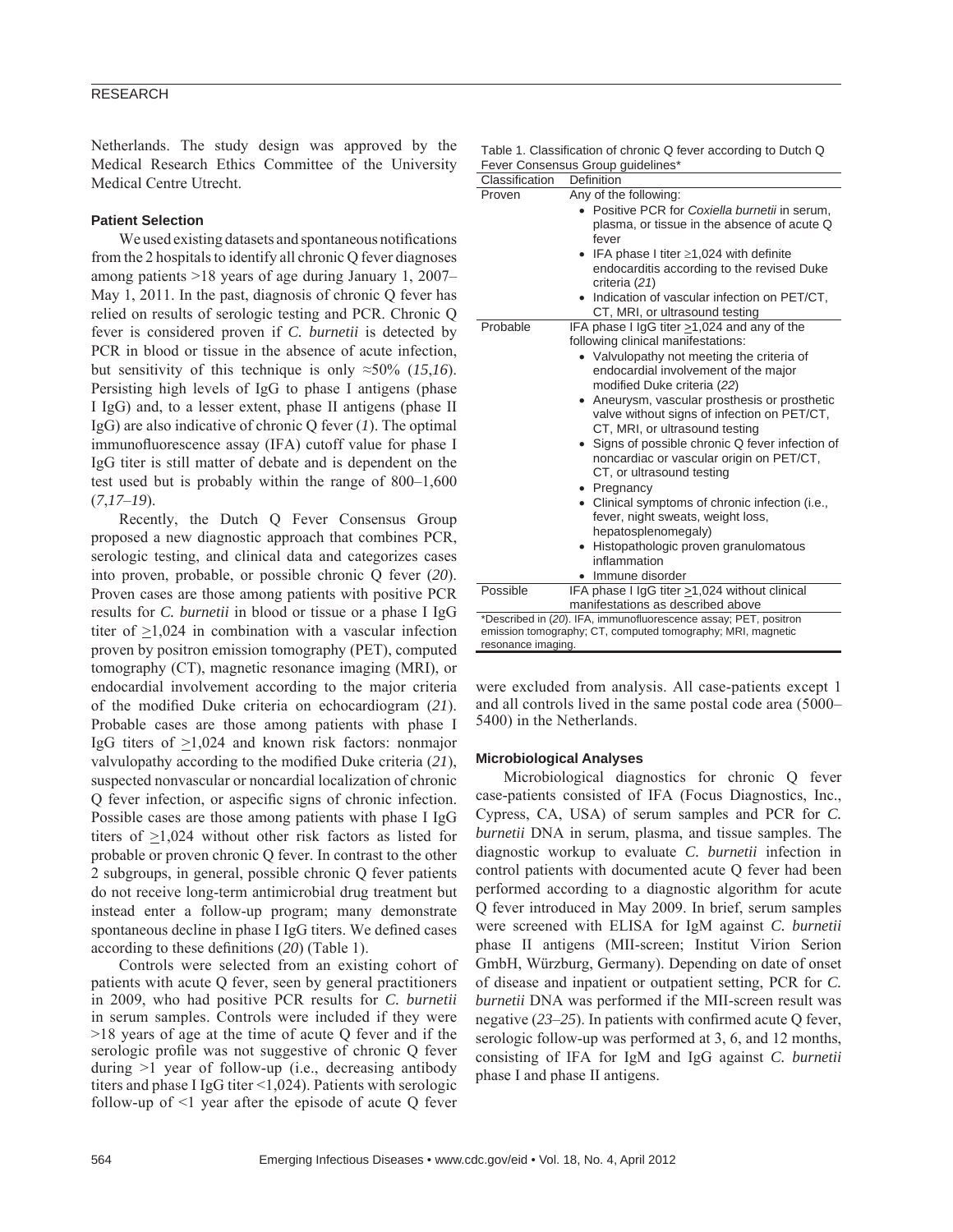#### **Data Collection and Storage**

We collected patient characteristics including demographic variables, medical history, medication, pathology and microbiology results, imaging records, therapy, and outcome for case-patients and controls. Casepatient information was already available in the hospital registration systems and was interpreted by 2 researchers (L.K. and S.D.). All controls were sent a questionnaire and an informed consent form that asked for permission to request patient's data from the general practitioner and from the hospital registration system.

Although debatable, routine echocardiographic screening after diagnosis of acute Q fever is not the standard of care in the Netherlands because no benefit was found in an earlier evaluation (*26*,*27*). Therefore, for chronic Q fever case-patients and acute Q fever controls, details about cardiac valvulopathy were retrieved by review of medical records. The obtained information was processed and stored anonymously with the use of coded data. SPSS version 18.0 was used for storage and analysis of the collected data (SPSS Inc., Chicago, IL, USA).

#### **Statistical Analysis**

Within this study, we conducted 3 analyses: 1) an overall analysis of all chronic Q fever cases (i.e., proven, probable, and possible); 2) an analysis of proven and probable chronic Q fever cases; and 3) an analysis of proven chronic Q fever cases only. We performed these analyses to determine whether exclusion of possible chronic Q fever and, to a lesser extent, probable chronic Q fever (the groups in which disease status is doubtful) influenced the overall results. Univariate and subsequent multivariate logistic regression analyses were performed to calculate odds ratios (ORs), corresponding 95% CIs, and p values for the development of chronic Q fever. In univariate analysis, missing values were excluded. Variables with no observations among case-patients and <2 observations in the control group (or vice versa) were excluded (i.e., hematologic malignancies, bone marrow transplantation, dialysis, renal transplant, nonrenal organ transplant, congenital cardiac deviation, pulmonary diseases, and autoimmune disorder). For potential dichotomous risk factors, i.e., those that had 0 observations among either the case-patients or controls but >2 observations in the other, we applied a Fisher exact test to calculate p values. Variables with  $\geq 1$  observations and  $\leq$ 25% missing values in case-patients and controls, a p value of <0.10 in univariate analysis, or known association in previous reports with the development of chronic Q fever were subsequently analyzed in a multivariate model.

The variables vascular history and valvulopathy were not included in multivariate analysis because they were included in variables that were listed separately (i.e., vascular prosthesis, aneurysm, other vascular surgery,

peripheral arterial disease, cerebrovascular disease, valvular surgery, and nonsurgical valvular disease). Eighteen casepatients and 0 controls had a history of valvular surgery. Because of the expected importance of this risk factor and the high incidence among case-patients, we considered its inclusion in the multivariate analysis critical; moreover, the logistic regression model could not be fitted with this variable excluded. Therefore, we randomly changed one of the observations of the control group from 0 to 1, which artificially reduced the association but enabled us to fit the regression model.

The variables age, vascular history, vascular prosthesis, aneurysm, other vascular surgery, cerebrovascular disease, peripheral vascular disease, valvulopathy, valvular surgery, valvular deviation, ischemic heart disease, other cardiovascular diseases, hypertension, dyslipidemia, diabetes, nonhematologic malignancy, and renal insufficiency could be included in multivariate analysis of all groups. The variable immune disorder was also included in multivariate analysis for the probable and proven and the proven subgroups. The variable pacemaker was also included in multivariate analysis for the proven group.

Differences between case-patients and controls were shown in use of statins, clopidogrel, acenocoumarol, and proton pump inhibitors and hospitalization and adequate treatment during acute Q fever  $(p<0.10)$ . However, these variables could not be included in the multivariate analysis because >25% of values were missing, most among casepatients in whom an acute Q fever episode had gone unrecognized.

After selecting predictors for our final multivariate model, we evaluated their possible interactions by including 2-way interactions in consecutive models. Interactions were not significant and therefore not included in the model. To assess the goodness-of-fit of the final model, we plotted sensitivity and specificity by using a receiver operating characteristic curve and estimated the area under the curve  $(c$ -statistic).  $p<0.05$  was considered significant.

#### **Results**

We identified 105 case-patients with proven, probable, or possible chronic Q fever; 44 (42%) had proven, 28 (27%) probable, and 33 (31%) possible disease. Of the case-patients with proven chronic Q fever, 27 (61%) had positive PCR results for *C. burnetii* in blood only, 5 (11%) in tissue only, 8 (18%) in tissue and blood, and 4 (9%) in neither blood nor tissue. The focus of infection in cases of proven chronic Q fever was endocarditis for 12 casepatients (27%) and endovascular infection for 26 (59%); 6 (14%) had no clear infection focus. Of the case-patients with probable chronic Q fever, suspected foci were cardiac valves in 12 (43%), endovascular lesions in 1 (4%), and another focus (e.g., pregnancy or clinical symptoms of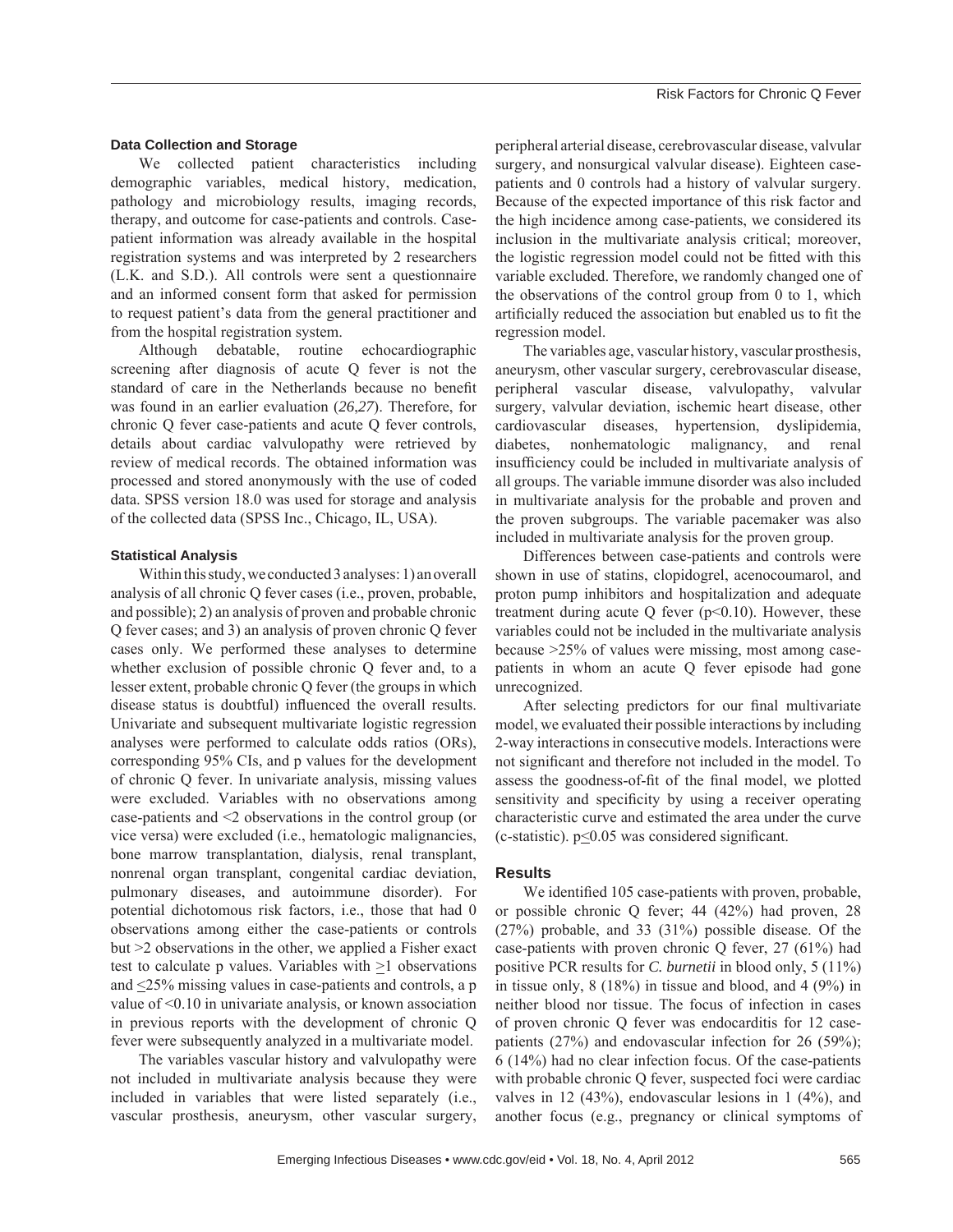infection such as weight loss, night sweats, and fever) in 15 (54%).

Long-term antimicrobial drug treatment was started for 40/44 case-patients (91%) with proven chronic Q fever, 18/28 case-patients (64%) with probable chronic Q fever, and 5/32 case-patients (15%) with possible chronic Q fever. Three patients with proven chronic Q fever patients died before diagnosis of chronic Q fever; 1 refused therapy.

In all, 289 controls who had PCR-proven acute Q fever in 2009 were sent a questionnaire. Of these, 201 (69.6%) responded, signed the informed consent form, and fulfilled the inclusion criteria (Figure 1).

Results of the univariate analysis are listed in Table 2. Comparisons for age, vascular history, vascular prosthesis, aneurysm, other vascular surgery, cerebrovascular disease, peripheral vascular disease, valvulopathy, valvular surgery, valvular deviation, ischemic heart disease, other cardiovascular diseases, hypertension, dyslipidemia, diabetes, nonhematologic malignancy (defined as several kinds of solid tumors), renal insufficiency, and pregnancy showed significant differences between case-patients and controls.

Results of the multivariate analyses are shown in Table 3. Valvular surgery (OR 31.5, 95% CI 3.99–249), vascular prosthesis (OR 10.4, 95% CI 2.17–50.0), aneurysm (OR 8.65, 95% CI 1.74–42.9), nonhematologic malignancy (OR 3.90, 95% CI 1.33–11.5), and age (OR 1.03, 95% CI 1.01– 1.06) were independently associated with the development of chronic Q fever. The final discriminative performance was good, with a c-statistic of 0.71 (95% CI 0.71–0.83) (Figure 2).

Patient risk factors identified in the analysis of the proven cases, representing the most definite chronic Q fever cases, were valvular surgery (OR 43.6, 95% CI 4.70–405), vascular prosthesis (OR 26.8, 95% CI 4.88–147), aneurysm (OR 25.9, 95% CI 4.55–147), renal insufficiency (OR 16.0, 95% CI 2.06–123), and age (OR 1.06, 95% CI 1.02–1.11). The final discriminative performance was good, with a c-statistic of 0.91 (95% CI 0.85–0.97) (Figure 2).

#### **Discussion**

To our knowledge, this is the first study that analyzed a large number of potential risk factors for chronic Q fever in a large number of patients. Most former studies have been limited by a low number of cases and evaluation of few risk factors. Moreover, quantification of these risk factors was lacking (*6*–*9*,*11*,*12*).

In our study, we focused mainly on case-patients with proven chronic Q fever becausethis group included patients with the most definite form of chronic Q fever. Proven chronic Q fever also showed the strongest correlation with the identified risk factors. In multivariate analysis, valvular surgery, vascular prosthesis, aneurysms, renal



Figure 1. Enrollment, selection, and inclusion criteria forcasepatients and controls for case–control study to identify risk factors for chronic Q fever, the Netherlands.

insufficiency, and age were significant risk factors for the development of chronic Q fever in patients with proven cases. In the analysis of all patients with chronic Q fever cases, nonhematologic malignancy also seemed to be a risk factor; however, this could not be reproduced in the subanalyses of the more definite cases (e.g., proven and probable cases). Hence, nonhematologic malignancy as a risk factor remains uncertain. Valvular surgery, vascular prostheses, and aneurysms were the strongest predictors in this study, which confirms observational findings from earlier studies. Explanation lies in the association with the preferred localization of chronic Q fever infection.

A novel finding is the association between mild renal insufficiency and chronic Q fever. The majority of patients with chronic Q fever and renal disease in our study had stage 3 renal insufficiency according to Kidney Disease Outcome Quality Initiative guidelines (*28*). Although terminal renal insufficiency can decrease the immune response, this association was not found for mild renal disease (*29*). Renal insufficiency is associated with vascular disease, which may explain the elevated incidence of chronic Q fever in these patients (*30*).

Increasing age also predisposes for the development of chronic Q fever; this predisposition was also illustrated in a recent report of van der Hoek et al. (*24*). The explanation probably lies in the increased prevalence of cardiovascular diseases and the decreased cellular immunity during aging (*31*,*32*). Age >60 years appeared the best cutoff above which the risk for chronic  $Q$  fever increases significantly.

Preexisting cardiac valvulopathy has been found to give an estimated risk of 39% for the development of chronic Q fever after infection with *C. burnetii* (*6*,*33*,*34*). In contrast, recent reports showed no elevated risk for patients with mild valvulopathy in the ongoing outbreak in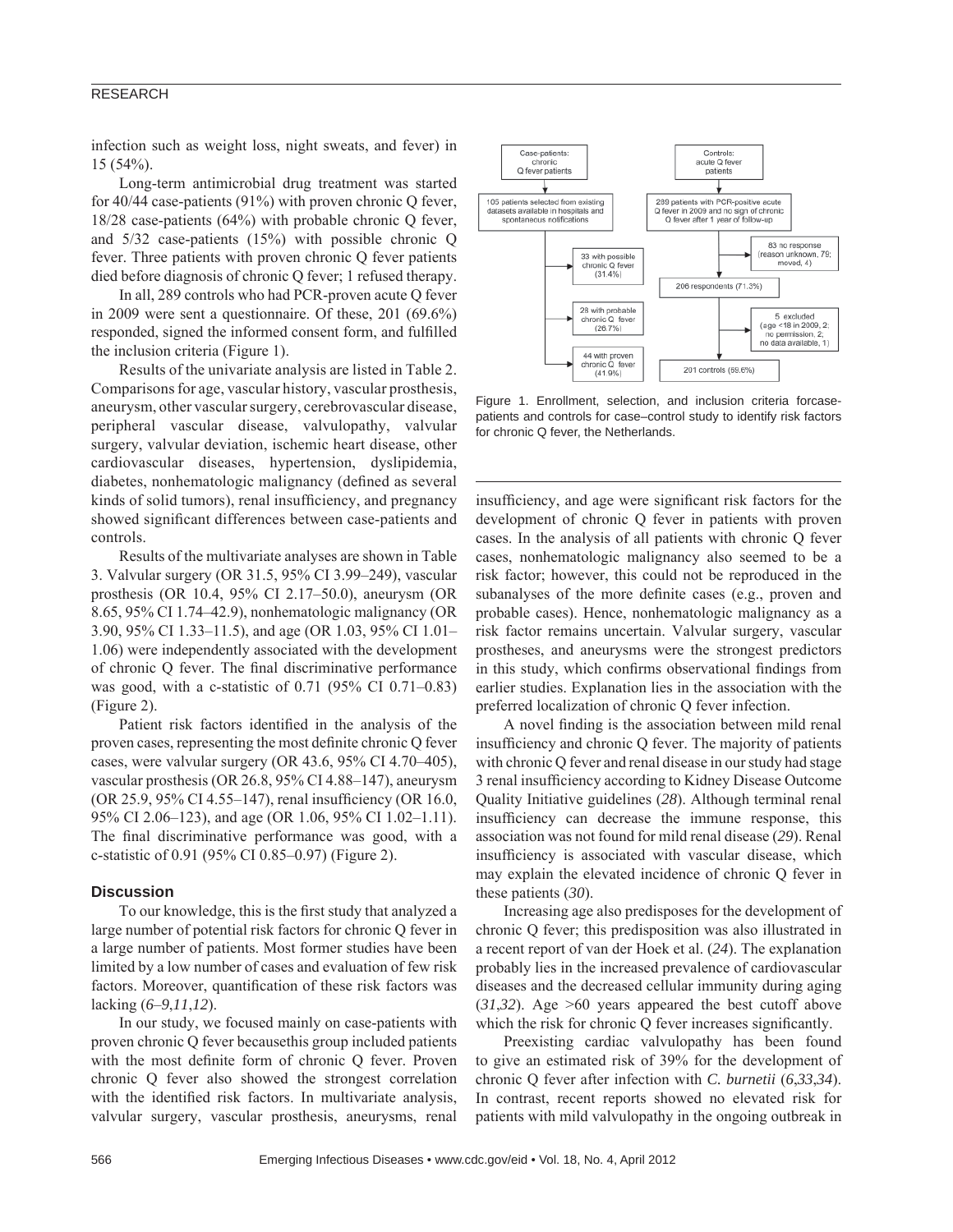the Netherlands (*26*,*27*). Although our univariate analyses showed that nonsurgical cardiac valvulopathy increased the risk for the development of chronic Q fever, this finding was not confirmed in the multivariate analysis. This finding can be explained by the fact that 9/17 (53%) case-patients with nonsurgical valvulopathy also had a history of valvular

surgery of one of the other valves. The location and type of valvular defects did not differ significantly between casepatients and controls (Table 2). A possible explanation for the discrepancy with previous observations lies in the fact that our study was conducted 4 years after start of the Q fever epidemic, but chronic Q fever endocarditis

| Proven chronic Q fever, $n = 44$<br>All chronic Q fever, $n = 105$<br>Acute Q fever,<br>No. (%)<br>No. (%)<br>no. $(%)$ , n = 201<br>OR (95% CI)<br>OR (95% CI)<br><b>Risk factor</b><br>p value<br>p value<br>Male<br>129 (64.2)<br>70 (66.7)<br>$1.12(0.68 - 1.84)$<br>0.665<br>$1.49(0.72 - 3.07)$<br>0.281<br>32(72.7)<br>63.9<br>$1.06(1.04 - 1.09)$ <sup>+</sup><br>Mean age, $y$ ( $\pm$ SD)<br>52.5<br>0.000<br>68.4<br>$1.11(1.07 - 1.15)$<br>0.000<br>$(\pm 13.7)$<br>$(\pm 13.5)$<br>$(\pm 10.8)$<br>$1.08(0.66 - 1.76)$<br>85 (42.5)<br>43 (44.3)<br>0.765<br>22 (55.0)<br>$1.65(0.84 - 3.27)$<br>0.149<br>Smoker |
|-------------------------------------------------------------------------------------------------------------------------------------------------------------------------------------------------------------------------------------------------------------------------------------------------------------------------------------------------------------------------------------------------------------------------------------------------------------------------------------------------------------------------------------------------------------------------------------------------------------------------------|
|                                                                                                                                                                                                                                                                                                                                                                                                                                                                                                                                                                                                                               |
|                                                                                                                                                                                                                                                                                                                                                                                                                                                                                                                                                                                                                               |
|                                                                                                                                                                                                                                                                                                                                                                                                                                                                                                                                                                                                                               |
|                                                                                                                                                                                                                                                                                                                                                                                                                                                                                                                                                                                                                               |
|                                                                                                                                                                                                                                                                                                                                                                                                                                                                                                                                                                                                                               |
|                                                                                                                                                                                                                                                                                                                                                                                                                                                                                                                                                                                                                               |
| Medical history                                                                                                                                                                                                                                                                                                                                                                                                                                                                                                                                                                                                               |
| Vascular abnormality<br>0.000<br>9(4.5)<br>33 (31.4)<br>$9.78(4.46 - 21.4)$<br>0.000<br>23(52.3)<br>23.4 (9.57-57.1)                                                                                                                                                                                                                                                                                                                                                                                                                                                                                                          |
| $16.5(3.71 - 74.0)$<br>14(31.8)<br>0.000<br>Vascular prosthesis<br>2(1.0)<br>15(14.3)<br>0.000<br>46.4 (10.0-215)                                                                                                                                                                                                                                                                                                                                                                                                                                                                                                             |
| 2(1.0)<br>12.8 (2.82-58.5)<br>25.6 (5.30-123)<br>0.000<br>Aneurysm<br>12(11.4)<br>0.001<br>9(20.5)                                                                                                                                                                                                                                                                                                                                                                                                                                                                                                                            |
| 4(9.1)<br>0.016<br>Other vascular surgery<br>3(1.5)<br>7(6.7)<br>$4.71(1.19 - 18.6)$<br>0.027<br>$6.60(1.42 - 30.6)$                                                                                                                                                                                                                                                                                                                                                                                                                                                                                                          |
| 0.007<br>Peripheral arterial disease<br>6(3.0)<br>11(10.5)<br>$3.80(1.37 - 10.6)$<br>0.011<br>6(13.6)<br>$5.13(1.57 - 16.8)$                                                                                                                                                                                                                                                                                                                                                                                                                                                                                                  |
| 0.031<br>0.058<br>Cerebrovascular disease‡<br>8(4.0)<br>11(10.5)<br>$2.82(1.10 - 7.25)$<br>5(11.4)<br>$3.09(0.96 - 9.96)$                                                                                                                                                                                                                                                                                                                                                                                                                                                                                                     |
| 0.000<br>Valvulopathy<br>10(5.0)<br>25(23.8)<br>$5.97(2.47 - 13.0)$<br>0.000<br>13(29.5)<br>$8.01(3.23 - 19.8)$                                                                                                                                                                                                                                                                                                                                                                                                                                                                                                               |
| Valvular disease, NSS<br>0.001<br>10(5.0)<br>17(16.2)<br>$3.69(1.62 - 8.39)$<br>0.002<br>9(20.5)<br>4.91 (1.86-13.0)                                                                                                                                                                                                                                                                                                                                                                                                                                                                                                          |
| Valvular surgery<br>1(0.5)<br>18(17.1)<br>41.4 (5.44-315)<br>0.000<br>10(22.7)<br>58.8 (7.29-474)<br>0.000                                                                                                                                                                                                                                                                                                                                                                                                                                                                                                                    |
| Congenital cardiac disease<br><b>NA</b><br><b>NA</b><br><b>NA</b><br>1(0.5)<br>1(1.0)<br>$1.92(0.12 - 31.1)$<br>0.645                                                                                                                                                                                                                                                                                                                                                                                                                                                                                                         |
| Ischemic cardiac disease#<br>0.000<br>17(38.6)<br>$6.82(3.11 - 14.9)$<br>0.000<br>17(8.5)<br>28 (26.7)<br>$3.94(2.04 - 7.61)$                                                                                                                                                                                                                                                                                                                                                                                                                                                                                                 |
| Pacemaker<br>2(1.0)<br>3(2.9)<br>$2.93(0.48 - 17.8)$<br>0.244<br>3(6.8)<br>$7.28(1.18 - 45.0)$<br>0.033                                                                                                                                                                                                                                                                                                                                                                                                                                                                                                                       |
| Other cardiac history**<br>12(6.0)<br>26 (24.8)<br>$5.18(2.49 - 10.8)$<br>0.000<br>15(34.1)<br>$8.15(3.47 - 19.1)$<br>0.000                                                                                                                                                                                                                                                                                                                                                                                                                                                                                                   |
| 0.001<br>Hypertension<br>56 (27.9)<br>44 (41.9)<br>$1.87(1.14 - 3.07)$<br>0.013<br>24(54.5)<br>$3.11(1.59 - 6.06)$                                                                                                                                                                                                                                                                                                                                                                                                                                                                                                            |
| Dyslipidemia<br>0.031<br>16(36.4)<br>0.017<br>39 (19.4)<br>32(30.5)<br>$1.82(1.06 - 3.13)$<br>$2.37(1.17 - 4.81)$                                                                                                                                                                                                                                                                                                                                                                                                                                                                                                             |
| Diabetes mellitus, type 1 or 2<br>0.028<br>0.045<br>13(6.5)<br>15(14.3)<br>$2.41(1.10 - 5.28)$<br>7(15.9)<br>$2.74(1.02 - 7.32)$                                                                                                                                                                                                                                                                                                                                                                                                                                                                                              |
| Nonhematologic malignancy<br>6(13.6)<br>0.007<br>6(3.0)<br>16 (15.2)<br>$5.84(2.21 - 15.4)$<br>0.000<br>$5.13(1.57 - 16.8)$                                                                                                                                                                                                                                                                                                                                                                                                                                                                                                   |
| Immune disordertt<br>2(1.0)<br>4(3.8)<br>$3.94(0.71 - 21.9)$<br>0.117<br>3(6.8)<br>$7.28(1.18 - 45.0)$<br>0.033                                                                                                                                                                                                                                                                                                                                                                                                                                                                                                               |
| COPD<br>14(7.0)<br>13(12.4)<br>6(13.6)<br>2.11 (0.76-5.84)<br>0.151<br>$1.89(0.85 - 4.18)$<br>0.117                                                                                                                                                                                                                                                                                                                                                                                                                                                                                                                           |
| <b>NA</b><br><b>NA</b><br><b>NA</b><br>Other pulmonary disease‡‡<br>6(3.0)<br>3(2.9)<br>$0.96(0.23 - 3.90)$<br>0.950                                                                                                                                                                                                                                                                                                                                                                                                                                                                                                          |
| 1(0.5)<br>0.127<br>1(2.3)<br>$4.65(0.29 - 75.8)$<br>0.280<br>Liver disease<br>3(2.9)<br>$5.88(0.60 - 57.3)$                                                                                                                                                                                                                                                                                                                                                                                                                                                                                                                   |
| Renal insufficiency<br>0.001<br>9(20.5)<br>25.6 (5.30-123)<br>0.000<br>2(1.0)<br>12(11.4)<br>$12.8(2.82 - 58.5)$                                                                                                                                                                                                                                                                                                                                                                                                                                                                                                              |
| <b>NA</b><br>Autoimmune disease§§<br>$0.96(0.09 - 10.7)$<br>0.971<br><b>NA</b><br><b>NA</b><br>2(1.0)<br>1(1.0)                                                                                                                                                                                                                                                                                                                                                                                                                                                                                                               |
| <b>NA</b><br>0(0)<br>3(2.9)<br><b>NA</b><br>0.040<br>1(2.3)<br>0.180<br>Pregnancy                                                                                                                                                                                                                                                                                                                                                                                                                                                                                                                                             |
| Medication at time of acute Q fever                                                                                                                                                                                                                                                                                                                                                                                                                                                                                                                                                                                           |
| Proton pump inhibitors¶¶<br>15(7.5)<br>7(11.7)<br>$1.63(0.63 - 4.20)$<br>0.313<br>5(23.8)<br>$3.85(1.24 - 12.0)$<br>0.020                                                                                                                                                                                                                                                                                                                                                                                                                                                                                                     |
| $2.73(1.40 - 5.35)$<br>0.000<br>Statin¶<br>29 (14.5)<br>19(31.7)<br>0.003<br>13(61.9)<br>$9.58(3.65 - 25.1)$                                                                                                                                                                                                                                                                                                                                                                                                                                                                                                                  |
| Carbasalate calcium¶<br>0.150<br>2(3.3)<br>$1.12(0.22 - 5.67)$<br>0.896<br>$3.40(0.64 - 18.0)$<br>6(3.0)<br>2(9.5)                                                                                                                                                                                                                                                                                                                                                                                                                                                                                                            |
| Acenocoumarol¶<br>6(3.0)<br>7(11.7)<br>$4.27(1.38 - 13.3)$<br>2(9.5)<br>$3.40(0.64 - 18.0)$<br>0.150<br>0.012                                                                                                                                                                                                                                                                                                                                                                                                                                                                                                                 |
| 0.023<br>Clopidogrel¶<br>2(1.0)<br>3(5.0)<br>0.074<br>2(9.5)<br>10.4 (1.39-78.2)<br>$5.21(0.85 - 31.9)$                                                                                                                                                                                                                                                                                                                                                                                                                                                                                                                       |
| Acute Q fever                                                                                                                                                                                                                                                                                                                                                                                                                                                                                                                                                                                                                 |
| Adequate treatment##<br>157 (89.7)<br>37(84.1)<br>$0.61(0.24 - 1.56)$<br>0.298<br>12(70.6)<br>$0.28(0.09 - 0.87)$<br>0.028                                                                                                                                                                                                                                                                                                                                                                                                                                                                                                    |
| 0.003<br>0.051<br>Hospitalization<br>36 (18.0)<br>26(35.1)<br>$2.47(1.36 - 4.49)$<br>9(34.6)<br>2.41 (0.99-5.84)<br>*No. (%) case patients, purposes no patients with information available for that category OP adds ratio; NR pensurgical: NA pet applicable; COPD                                                                                                                                                                                                                                                                                                                                                          |

s. n indicates no. patients with information available for that category. chronic obstructive pulmonary disease. An expanded version of this table that includes proven and probable chronic Q fever cases is available online (wwwnc.cdc.gov/EID/article/18/4/11-1478-T2.htm).

†OR per year of increasing age.

‡Cerebrovascular disease and transient ischemic attack.

§Case-patients: aortic valve defects, 10 (no bicuspid valves); mitral valve defects, 9 (no prolapse); tricuspid valve defects, 4. Controls: aortic valve defects, 6 (no bicuspid valves); mitral valve defects, 3 (1 prolapse).

 $\P$ n = 0 in reality.

#Angina pectoris and myocardial infarction.

\*\*Atrial fibrillation, congestive heart failure, pericarditis, bradycardia, ischemic cardiomyopathy, and left ventricular hypertrophy.

††Prednisone cumulative dose >750 mg; use of tumor necrosis factor Į–blocker, methotrexate, mycofenolate mofetil; splenectomy.

§§Asthma, recurrent pneumonia, rheumatoid arthritis.

¶¶>25% missing in case groups.

##Defined as 10–14 d of doxycycline treatment.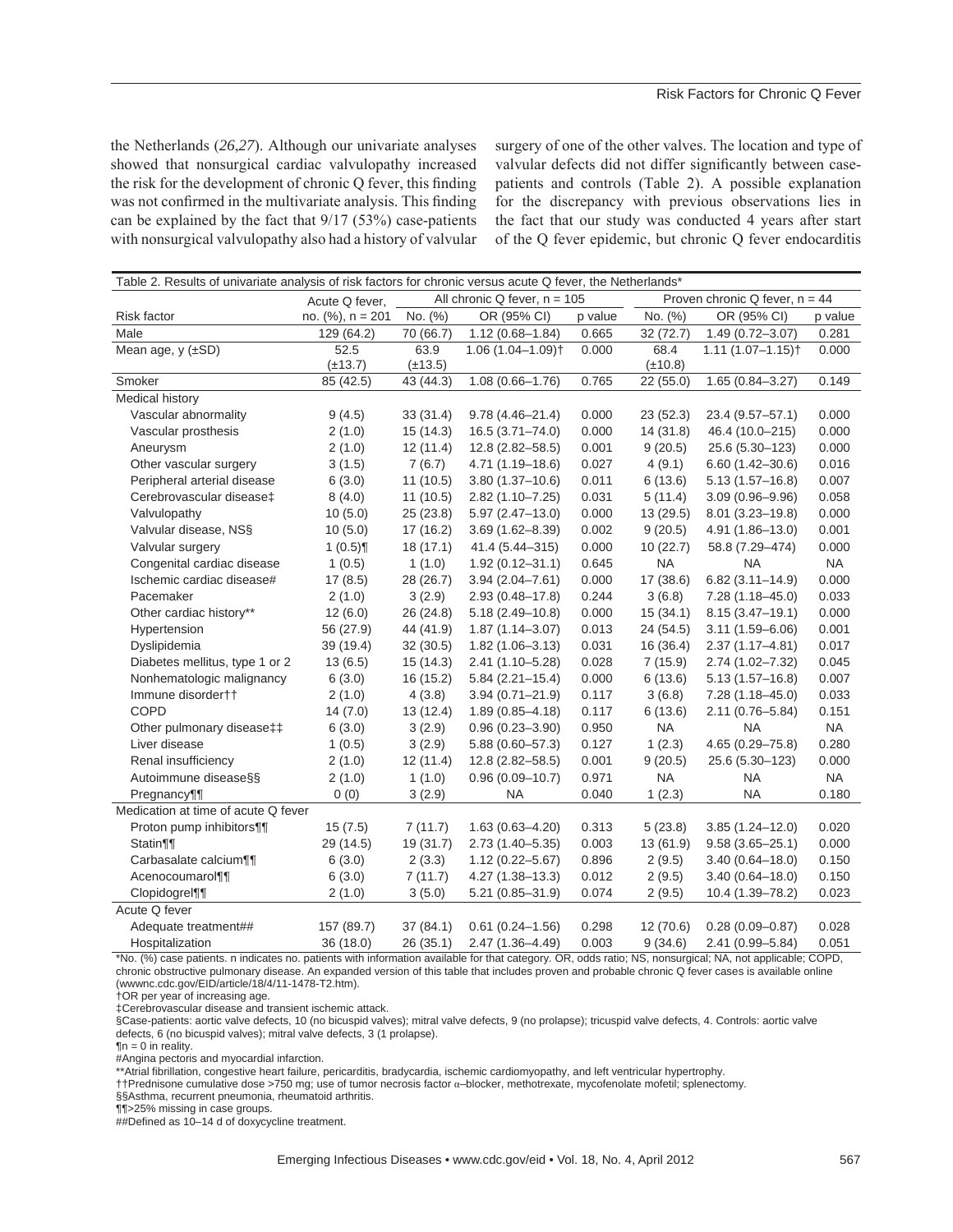|                           | All chronic Q fever   |         | Proven and probable chronic Q fever |         | Proven chronic Q fever |         |
|---------------------------|-----------------------|---------|-------------------------------------|---------|------------------------|---------|
| Risk factor*†             | OR (95% CI)           | p value | OR (95% CI)                         | p value | OR (95% CI)            | p value |
| Valvular surgery†‡        | 31.5 (3.99-249)       | 0.001   | 47.7 (5.87-387)                     | 0.000   | 43.6 (4.70-405)        | 0.001   |
| Vascular prosthesis‡§     | $10.4(2.17-50.0)$     | 0.003   | 14.9 (2.96-75.2)                    | 0.001   | 26.8 (4.88-147)        | 0.000   |
| Aneurysm§¶                | $8.65(1.74 - 42.9)$   | 0.008   | $13.5(2.60 - 70.4)$                 | 0.002   | 25.9 (4.55-147)        | 0.000   |
| Renal insufficiency¶#     |                       |         | $9.08(1.44 - 57.2)$                 | 0.019   | 16.0 (2.06-123)        | 0.008   |
| Nonhematologic malignancy | $3.90(1.33 - 11.5)$   | 0.013   |                                     |         |                        |         |
| Age, continuous           | $1.03(1.01 - 1.06)$ # | 0.005   | $1.06(1.03 - 1.09)$ #               | 0.000   | $1.06(1.02 - 1.11)$ #  | 0.005   |
| $*$ OD adde ratio         |                       |         |                                     |         |                        |         |

\*OR, odds ratio.

†Possible risk factors entered in all analyses: age, vascular prosthesis, aortic aneurysm, other vascular surgeries, peripheral arterial disease,

cerebrovascular disease, valvular surgery, valvular disease (nonsurgical), ischemic cardiac disease, other cardiac history, hypertension, dyslipidemia, diabetes, nonhematologic malignancy, renal insufficiency. Immune disorder was also entered in the analyses of proven and probable chronic Q fever and of proven chronic Q fever. Pacemaker was also entered in the analysis of proven chronic Q fever.

 $\ddagger$ Valvular surgeries in the proven group are subdivided into biological valve (n = 6), prosthetic valve (n = 3), and valve repair (n = 1) all located in the aortic valve ( $n = 10$ ). Within the controls there were no patients with history of valvular surgery.

§Locations of vascular prostheses in proven group were infrarenal and iliac (n = 6), infrarenal (n = 4), thoracic (n = 2), and unknown (n = 2). Types of vascular prosthesis were Y-prosthesis (n = 7), endovascular aneurysm repair (n = 2), stent graft (n = 2), Bentall (n = 1), and unknown (n = 2). For the 2 control patients, specifications of the prostheses were unknown.

TLocations of aneurysms in proven group were infrarenal (n = 6), infrarenal and iliac (n = 2), and suprarenal, infrarenal, and iliac (n = 1). Within the control group, aneurysms were infrarenal and iliac (n = 2).

#Observed stages of chronic kidney disease according to the Kidney Disease Outcome Quality Initiative guidelines (*28*) in the proven group were stage 3  $(n = 6)$ , stage 4  $(n = 2)$ , and stage 5  $(n = 1)$  and in the controls solely stage 3  $(n = 2)$ .

#OR per year of increasing age.

in patients with nonsurgical cardiac valvulopathy might become evident later (6,8). Furthermore, strain-specific differences in clinical signs and symptoms might also be of importance (*26*). Presence of valvulopathy in casepatients and controls could have been missed becausethis was assessed only through review of medical records. However, echocardiography, which was standard care for all patients with suspected cases of chronic Q fever, revealed no additional congenital or bicuspid valve defects, in comparison to assessment of valvulopathy through review of medical records. From other than the abovementioned defects, it could not be determined by these echocardiograms if these were preexisting or caused by chronic Q fever.

Immunosuppression, although not well defined, has been indicated as a risk factor in former reports, but clear definition and statistical empowerment is lacking (8). Although our univariate analysis did show an elevated risk for immunosuppression, especially for patients with proven chronic Q fever cases, this elevated risk was not confirmed in multivariate analysis. Immunocompromised patients may be underrepresented in our study becauseit was conducted in a peripheral hospital setting. Further evaluation of this risk factor should be performed in future studies.

Pregnancy, another formerly reported risk factor, showed an association with the development of chronic Q fever in univariate analysis. However, because there were



Figure 2. Goodness-of-fit models for case-control study to identify risk factors for chronic Q fever, the Netherlands. A) All chronic Q fever cases (n = 105); area under the curve (c-statistic) 0.77 (95% CI 0.71–0.83); p<0.001. B) Proven and probable chronic Q fever cases (n = 72); c-statistic 0.86 (95% CI 0.81–0.92); p<0.001. C) Proven chronic Q fever cases (n = 44); c-statistic 0.91 (95% CI 0.85–0.97); p<0.001. Patient risk factors included in the model (no. observations): A) valvular surgery (18); vascular prosthesis (15); aneurysm (12); nonhematologic malignancy (16); age, continuous, mean 63.9 y; B) valvular surgery (18); vascular prosthesis (15); aneurysm (12); renal insufficiency (12); age, continuous, mean 67.3 y; C) valvular surgery (10); vascular prosthesis (14); aneurysm (9); renal insufficiency (9); age, continuous, mean 68.4.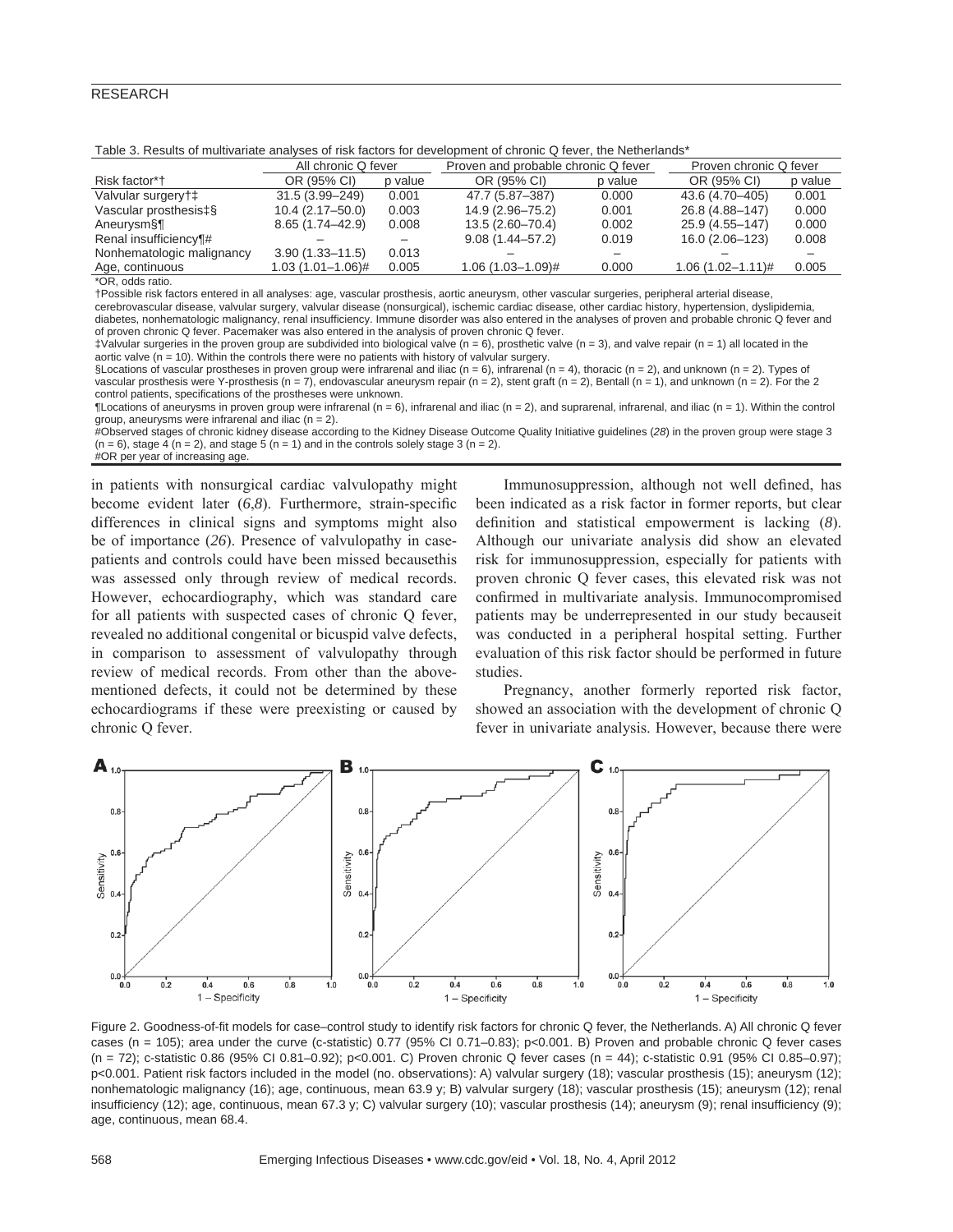no pregnant women in the control group and only 3 pregnant women in all case groups, evaluation of pregnancy in multivariate analyses was not possible. A study specifically designed to evaluate associations between pregnancy and Q fever is ongoing in the Netherlands (*35*).

In our opinion, our data were representative for this large Q fever outbreak because they were well documented data and patients were willing to participate. The fact that case-patients and controls were living in the same area increases the comparability of these groups and strengthens the results. However, our study does have potential weaknesses.

First, all controls had an acute episode in 2009, but information about their signs and symptoms was obtained in 2011, introducing possible recall bias. We tried to reduce this bias by requesting additional information from the general practitioners and by reviewing clinical test results and physicians' reports in the hospital registration systems. Because information bias could also have been introduced by the subjective interpretation of physicians' reports for case-patients and controls, 2 of our researchers interpreted the results independently.

Serologic follow-up of the controls after the acute Q fever episode lasted only 1 year, which is the normal followup period in the Netherlands. However, because chronic Q fever can become manifest years after initial infection, development of chronic Q fever after this follow-up period is still possible (*6*,*22*). Still, 75% of chronic Q fever cases develop within 6 months after primary infection (*22*). Moreover, according to the observed decrease in antibody titers of these patients, progression to chronic Q fever is not likely. In addition, as a consequence of the inclusion of patients with symptomatic acute Q fever as a control group, the results can only be generalized to patients with symptomatic acute Q fever, although the results probably provide an adequate indication of risks factors for patients with mild or asymptomatic primary Q fever.

Notably, almost all controls received antimicrobial drug treatment at time of acute Q fever, in contrast to the casepatients, among which only a minority had symptomatic acute Q fever. Thus, antimicrobial drug treatment might influence the chance of chronic Q fever development, although there is no quantitative evidence that treatment for acute Q fever reduces the chance for chronic Q fever (*4*).

Chronic Q fever cases were selected and classified according to the definitions of the Dutch Q Fever Consensus Group (20), which still need confirmation. The definition of probable chronic Q fever contains several patient criteria that we also included as potential risk factors in our study (e.g., valvular disease, vascular prosthesis, aneurysm, and immunosuppressive state). Nevertheless, proven chronic Q fever, for which these criteria are not part of the definition, was also predicted with the identified risk factors in

multivariate analysis, thereby confirming the independent risk association of these variables.

Some chronic Q fever cases were identified during screening programs for patients who had valvular surgery, aneurysms, or vascular prostheses. Patients with these risk factors may therefore be overrepresented within our study, although all proven case-patients had symptomatic disease.

Last, the results of this study have to be considered in view of a predominant *C. burnetii* strain that is responsible for the majority of Q fever cases in humans in the Netherlands (*36*). Worldwide, Q fever manifestations differ geographically, which might result from differences in *C. burnetii* strains (*4*).

In conclusion, previous valvular surgery, vascular prosthesis, aneurysms, renal insufficiency, and age were identified as major risk factors for the development of chronic Q fever among persons infected with *C. burnetii*. Because untreated chronic Q fever comes with serious risk for illness and death, awareness is required in people with acute Q fever possessing the identified risk factors. This may require close follow-up or even prophylactic treatment in high-risk groups. Moreover, in case of large Q fever outbreaks, screening is advisable for patients with these identified risk factors.

Dr Kampschreur is a medical doctor and PhD student at the Division of Medicine, Department of Internal Medicine and Infectious Diseases, University Medical Center Utrecht, the Netherlands. Her primary research interest is chronic Q fever in the Netherlands.

#### **References**

- 1. Raoult D, Marrie T, Mege J. Natural history and pathophysiology of Q fever. Lancet Infect Dis. 2005;5:219–26. http://dx.doi. org/10.1016/S1473-3099(05)70052-9
- 2. Parker NR, Barralet JH, Bell AM. Q fever. Lancet. 2006;367:679– 88. http://dx.doi.org/10.1016/S0140-6736(06)68266-4
- 3. Angelakis E, Raoult D. Q fever. Vet Microbiol. 2010;140:297–309. http://dx.doi.org/10.1016/j.vetmic.2009.07.016
- 4. Maurin M, Raoult D. Q fever. Clin Microbiol Rev. 1999;12:518–53.
- 5. Tissot-Dupont H, Raoult D. Q fever. [ix.]. Infect Dis Clin North Am. 2008;22:505–14. http://dx.doi.org/10.1016/j.idc.2008.03.002
- 6. Fenollar F, Fournier PE, Carrieri MP, Habib G, Messana T, Raoult D. Risks factors and prevention of Q fever endocarditis. Clin Infect Dis. 2001;33:312–6. http://dx.doi.org/10.1086/321889
- 7. Frankel D, Richet H, Renvoise A, Raoult D. Q fever in France, 1985–2009. Emerg Infect Dis. 2011;17:350–6.
- 8. Raoult D, Tissot-Dupont H, Foucault C, Gouvernet J, Fournier PE, Bernit E, et al. Q fever 1985–1998. Clinical and epidemiologic features of 1,383 infections. Medicine (Baltimore). 2000;79:109–23. http://dx.doi.org/10.1097/00005792-200003000-00005
- 9. Botelho-Nevers E, Fournier PE, Richet H, Fenollar F, Lepidi H, Foucault C, et al. *Coxiella burnetii* infection of aortic aneurysms or vascular grafts: report of 30 new cases and evaluation of outcome. Eur J Clin Microbiol Infect Dis. 2007;26:635–40. http://dx.doi. org/10.1007/s10096-007-0357-6